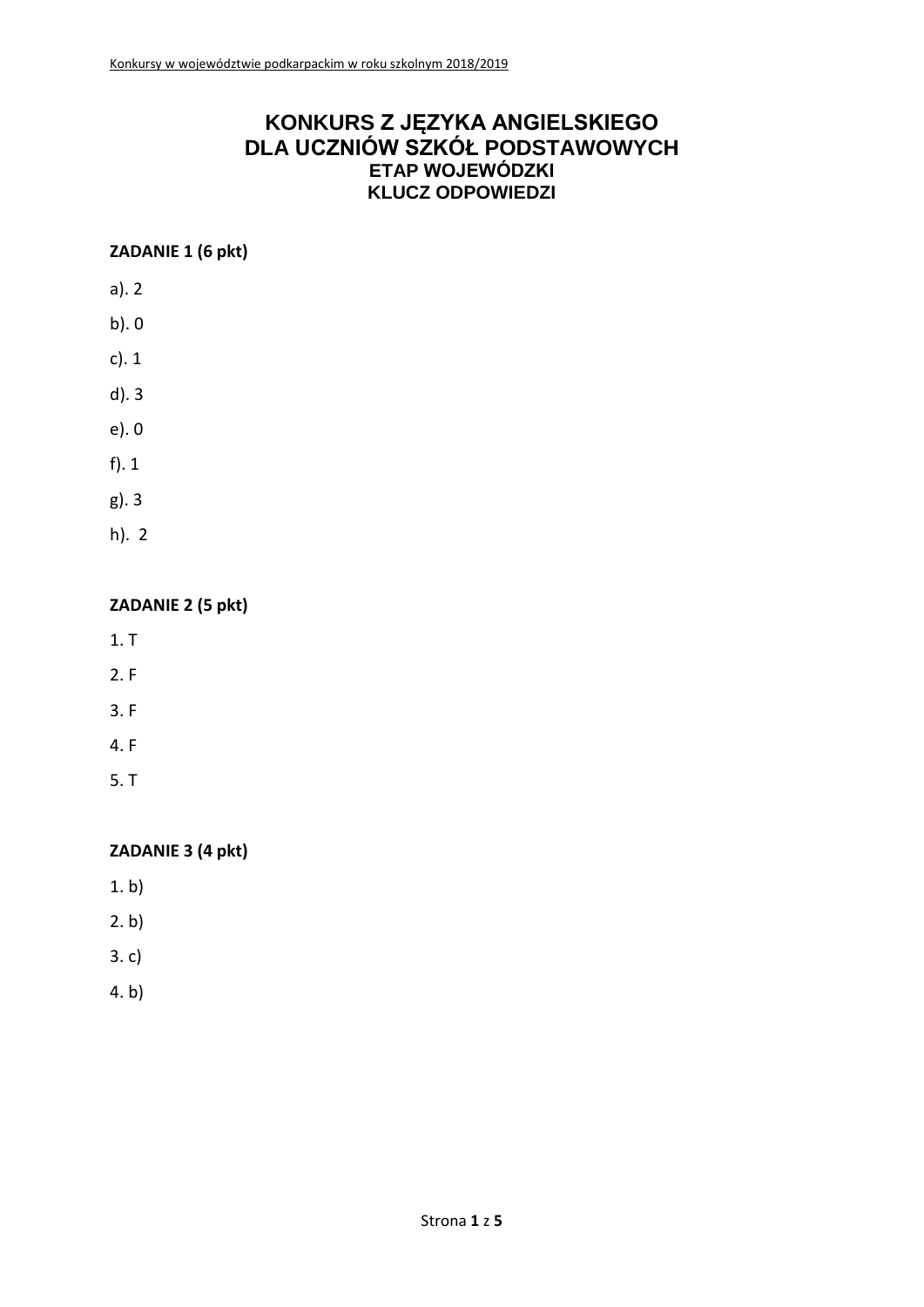# **ZADANIE 4 (10 pkt)**

- 1. corporal
- 2. claws
- 3. stale
- 4. commit
- 5. check in
- 6. pastime
- 7. neighbourhood
- 8. mashed
- 9. make
- 10. unsuitable

#### **ZADANIE 5 (10 pkt)**

- 1. throat
- 2. business
- 3. scared
- 4. engaged
- 5. cover
- 6. gripping
- 7. raise
- 8. remind
- 9. care
- 10. pulling

### **ZADANIE 6 (10 pkt)**

- 1. to
- 2. so
- 3. it
- 4. for
- 5. visited
- 6. who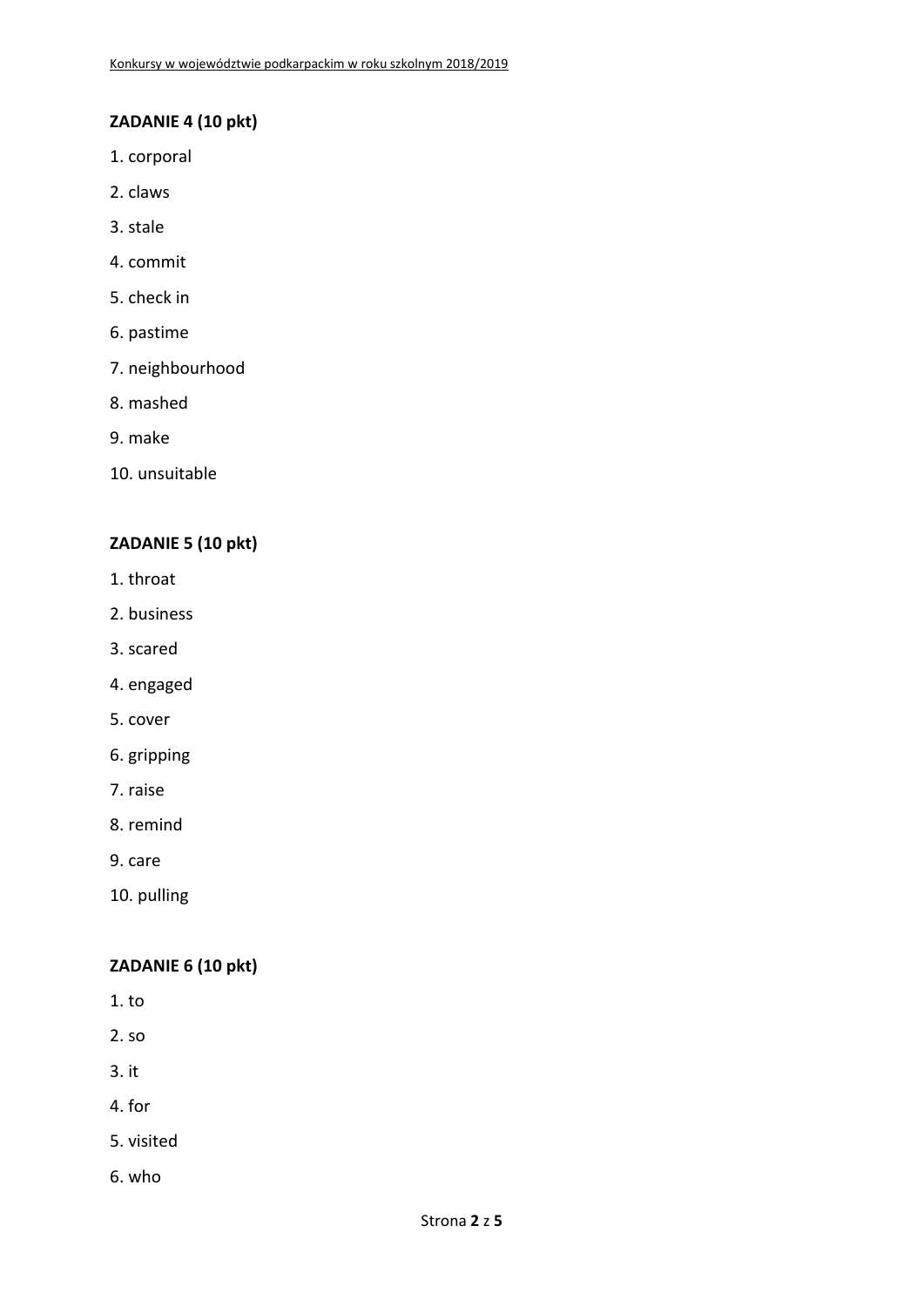- 7. back
- 8. much
- 9. be
- 10. from

#### **ZADANIE 7 (5 pkt)**

- 1. wouldn't be
- 2. wouldn't make
- 3. the bookshop opens
- 4. which
- 5. the party

#### **ZADANIE 8 (10 pkt)**

- 1. as
- 2. at
- 3. round / around
- 4. it
- 5. Once
- 6. enough
- 7. rather
- 8. since
- 9. such
- 10. to

### **ZADANIE 9 (10 pkt)**

- 1. women didn't / did not have
- 2. never know
- 3. should have asked
- 4. The police are waiting
- 5. (that) he had worked
- 6. Not only did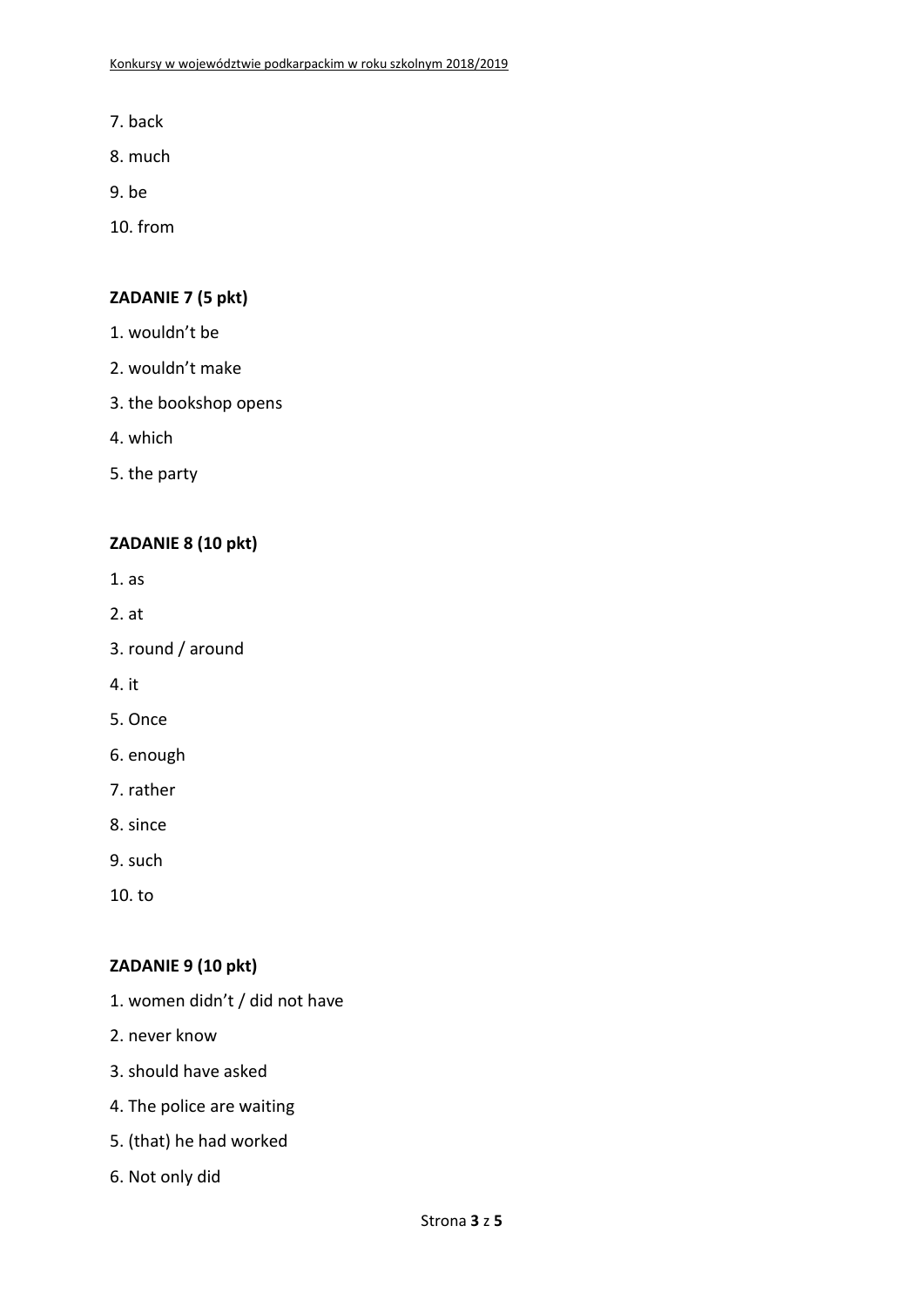- 7. being invited
- 8. haven't they?
- 9. In spite
- 10. the film will have started / begun

#### **ZADANIE 10 (10 pkt)**

- 1. may have stolen
- 2. Neither job was suitable
- 3. was made to pay
- 4. wish you had come with
- 5. told me not to talk
- 6. successful owing to
- 7. denied taking
- 8. more you eat, the fatter
- 9. needn't have done / didn't (did not) have to do
- 10. bound to see the Queen

#### **ZADANIE 11 (5 pkt)**

- 1. A
- 2. C
- 3. A
- 4. B
- 5. B

#### **ZADANIE 12 (5 pkt)**

- 1. T
- 2. F
- 3. F
- 4. T
- 5. F